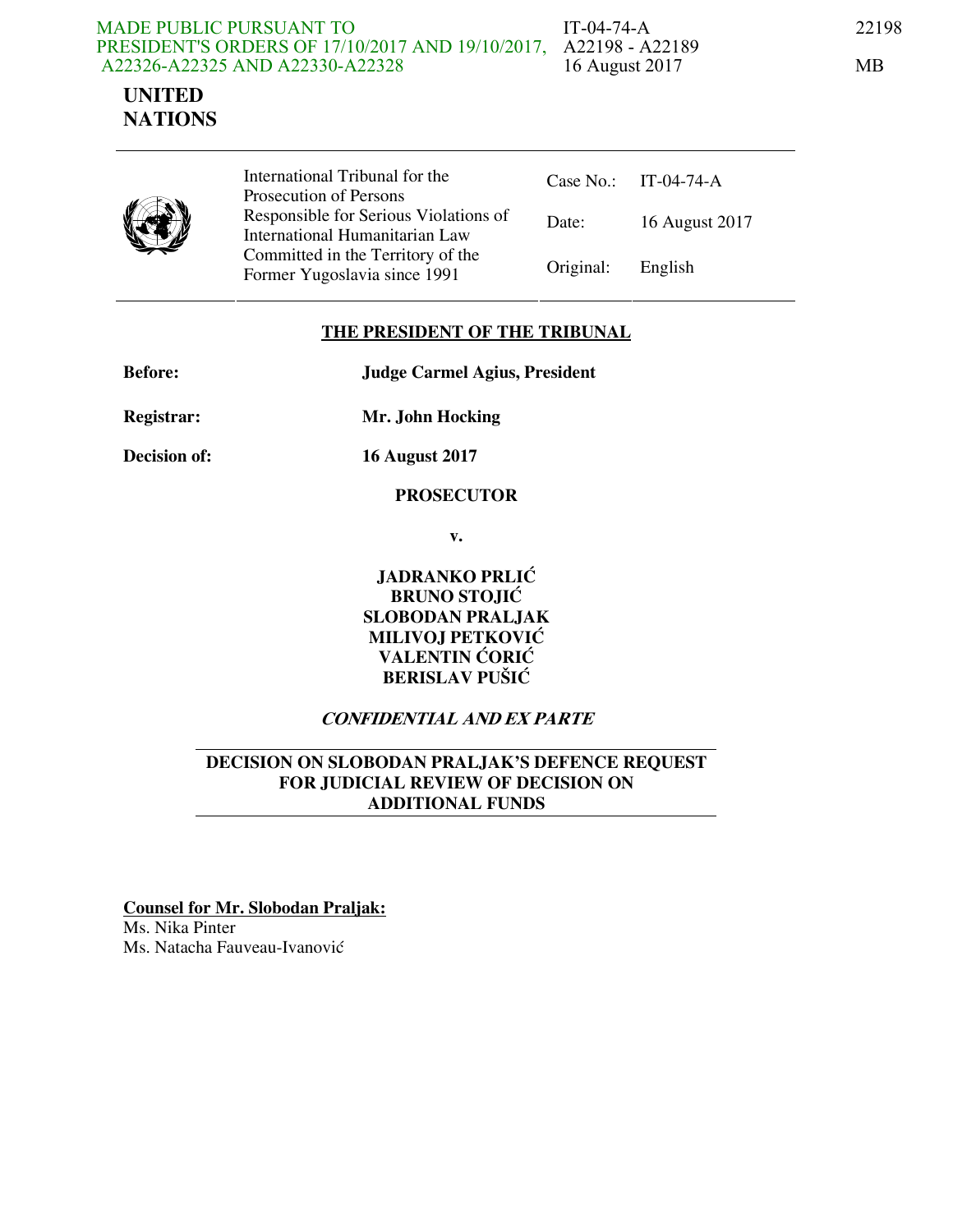1. I, Carmel Agius, President of the International Tribunal for the Prosecution of Persons Responsible for Serious Violations of International Humanitarian Law Committed in the Territory of the former Yugoslavia since 1991 ("Tribunal"), am seised of "Slobodan Praljak's Defence Request for Judicial Review of the OLAD's Decision on Additional Funds" ("Defence Request for Review"), referred to me by the Registrar of the Tribunal on 3 March 2017 in accordance with Article  $31(C)$  of the Directive on the Assignment of Defence Counsel.<sup>1</sup> In the Defence Request for Review, Counsel for Mr. Slobodan Praljak ("Defence" or "Counsel") seek to challenge the 20 February 2017 decision of the Registry's Office for Legal Aid and Defence Matters ("OLAD"), which declined to allocate additional funds to the Defence ("Impugned Decision").<sup>2</sup> On 10 March 2017, the Registrar filed his submission with regard to the merits of the Defence Request for Review.<sup>3</sup>

### **I. PROCEDURAL HISTORY**

2. On 29 May 2013, Trial Chamber III of the Tribunal issued its judgement in the case of *Prosecutor v. Jadranko Prlić et al.*, Case Number IT-04-74-T ("Trial Judgement"). On 28 June 2013, the Defence filed a notice of appeal against the Trial Judgement,<sup>4</sup> for which the Registry allocated to the Defence 300 counsel hours and 300 support staff hours.<sup>5</sup>

3. On 26 July 2013, the Registrar withdrew his assignment of Counsel to Praljak.<sup>6</sup> The Registry later allocated up to 400 counsel hours for work performed by Counsel between the filing of the notice of appeal and this withdrawal of assignment.<sup>7</sup>

4. On 6 August 2014, the Registrar re-assigned Counsel to Praljak pursuant to Rule 45*ter* of the Rules of Procedure and Evidence of the Tribunal ("Rules").<sup>8</sup> On 14 October 2014, the Registrar ranked Praljak's appeal at "Complexity Level 3 (extremely difficult/leadership) for the duration of

<sup>1</sup> *Prosecutor v. Jadranko Prlić et al.*, Case No. IT-04-74-A ("*Prlić et al.*"), Registrar's Submission Pursuant to Rule 33(B) Referring Mr. Slobodan Praljak's Request for Review of OLAD's Decision to the President, confidential and *ex parte*, 3 March 2017, para. 1 & Annex (containing the Defence Request for Review). I note that the Defence Request for Review was also filed, confidentially and *ex parte*, on the judicial record in this case on 24 February 2017.

<sup>&</sup>lt;sup>2</sup> Defence Request for Review, Annex 1 (Letter from the Head of OLAD to Lead Counsel for Mr. Slobodan Praljak, 20 February 2017) ("Impugned Decision").

<sup>&</sup>lt;sup>3</sup> Prlić et al., Registrar's Submission Pursuant to Rule 33(B) Regarding Mr. Slobodan Praljak's Request for Judicial Review of OLAD's Decision on Additional Funds, confidential and *ex parte*, 10 March 2017 ("Registrar's Submission").

*Prlić et al.*, Slobodan Praljak's Notice of Appeal, 28 June 2013. *See also Prlić et al.*, Corrigendum to Slobodan Praljak's Notice of Appeal with Annex, 29 July 2013.

<sup>5</sup> *See* Registrar's Submission, para. 5. *See also* ICTY Defence Counsel – Appeals Legal Aid Policy, 18 April 2013 ("Appeals Legal Aid Policy"), para. 6.

<sup>6</sup> *See* Registrar's Submission, para. 3. *See also Prlić et al.*, Registrar's Decision, 6 August 2014 ("Registrar's Decision of 6 August 2014"), p. 3.<br> $7\degree$  See Bogistrar's Submi

*See* Registrar's Submission, fn. 14 & Annex 2 (Letter from the Acting Head of OLAD to Lead Counsel for Mr. Slobodan Praljak, 13 September 2013).

<sup>8</sup> Registrar's Submission, para. 4 & fn. 10, *referring to* Registrar's Decision of 6 August 2014.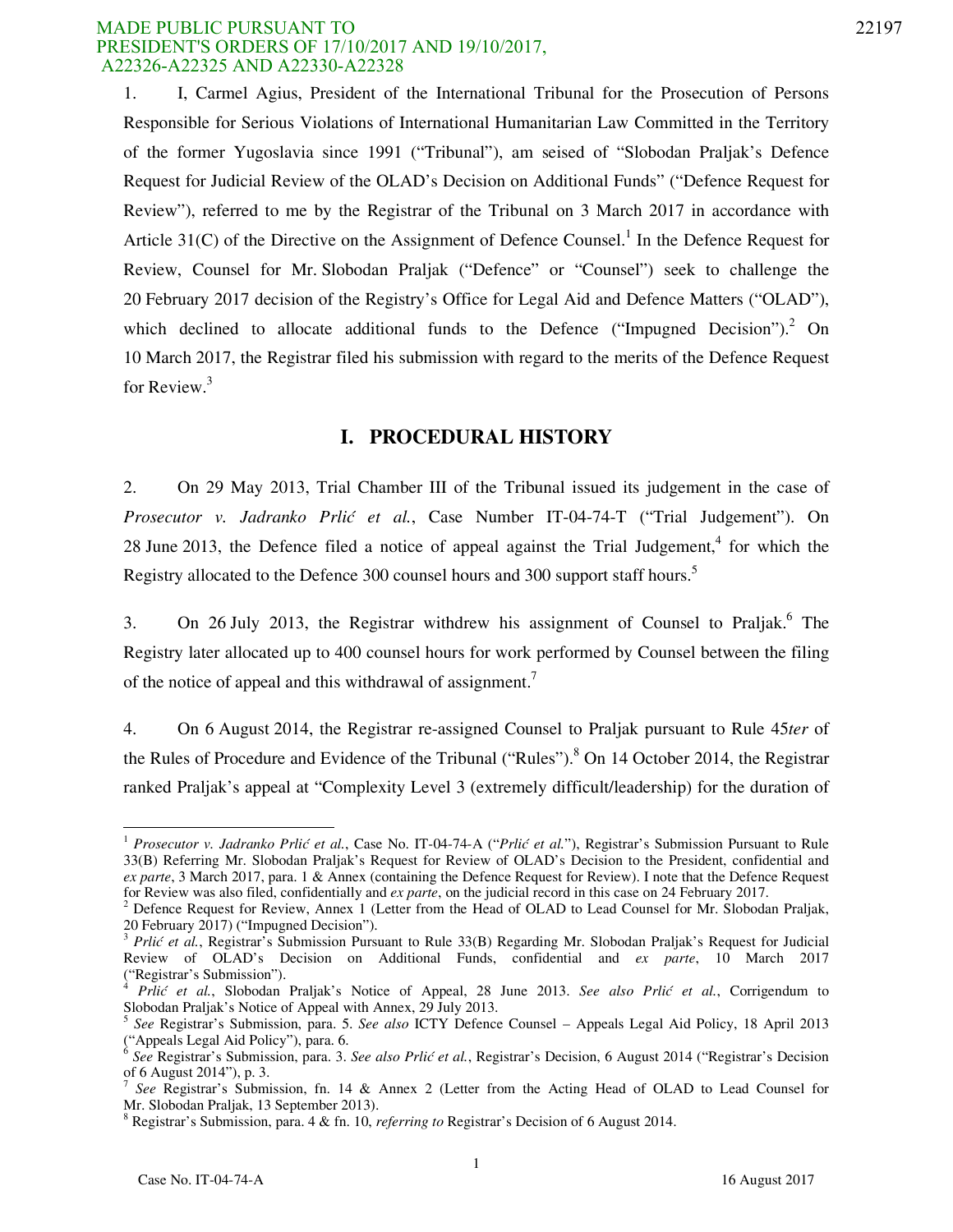#### MADE PUBLIC PURSUANT TO 22196 PRESIDENT'S ORDERS OF 17/10/2017 AND 19/10/2017, A22326-A22325 AND A22330-A22328

the Appeals Phase", in line with the Appeals Legal Aid Policy. $9$  The Defence's allocation was therefore increased by 1700 counsel hours and 900 support staff hours, to a total of 2100 counsel hours and 900 support staff hours for the Appeal Phase.<sup>10</sup>

5. On 6 May 2015, the Defence requested funding from the Registry for an additional allotment of 340 hours to work on the appeal: 120 hours to prepare for the appeal hearing, 120 hours to review documents, and 100 hours to complete the Reply Brief.<sup>11</sup> On 30 September 2015, the Registry informed the Defence that, having consulted with the Appeals Chamber, additional resources would not be allocated at that time.<sup>12</sup> The Registry reasoned that the size and complexity of the case, the specific situation of the Defence, the review of prior work product, and the analysis of newly disclosed documents were not unforeseen circumstances beyond the control of the Defence or otherwise did not warrant additional funds.<sup>13</sup>

6. On 13 February 2017, the Defence requested an additional allotment of 120 hours to further prepare its case.<sup>14</sup> One week later, the Registry rendered the Impugned Decision declining to allocate additional hours to the Defence.

## **II. SUBMISSIONS**

7. The Defence submits that in rendering the Impugned Decision, the Registry failed to comply with legal requirements, failed to take into account all relevant material, failed to observe basic rules of natural justice, and reached an unreasonable conclusion.<sup>15</sup>

8. First, the Defence submits that the Registry failed to comply with legal requirements, arguing that upon finding that unforeseeable circumstances had not been demonstrated, the Registry "should have considered if article 17 of the Appeals [Legal Aid] Policy applies".<sup>16</sup> It submits that this provision allows the Registrar to consider *proprio motu* whether it is necessary to adjust the

Pegistrar's Submission, Annex 1 (Letter from the Head of OLAD to Counsel for Mr. Slobodan Praljak, 14 October 2014), p. 1 (emphasis omitted). *See also* Appeals Legal Aid Policy, Section I (defining "Appeal Phase" as "that stage of the proceedings which commences after the filing of a Notice [of Appeal] (by either party) and which ends one day following the delivery of the appeal judgement" and further clarifying that "[i]t includes the briefing period and the appeal hearing").

<sup>10</sup> *See* Registrar's Submission, para. 5 & Annex 1.

<sup>&</sup>lt;sup>11</sup> *See* Defence Request for Review, Annex 5 (Letter from Lead Counsel for Mr. Slobodan Praljak to the Head of OLAD, 6 May 2015), pp. 3–4.

<sup>&</sup>lt;sup>12</sup> Defence Request for Review, Annex 2 (Letter from the Head of OLAD to Counsel for Mr. Slobodan Praljak, 30 September 2015), p. 1.

<sup>&</sup>lt;sup>13</sup> See Defence Request for Review, Annex 2, pp. 1–2.

<sup>&</sup>lt;sup>14</sup> Defence Request for Review, Annex 3 (Letter from Counsel for Mr. Slobodan Praljak to the Head of OLAD, 13 February 2017).

<sup>&</sup>lt;sup>15</sup> Defence Request for Review, paras 2, 5.

<sup>&</sup>lt;sup>16</sup> Defence Request for Review, para. 8.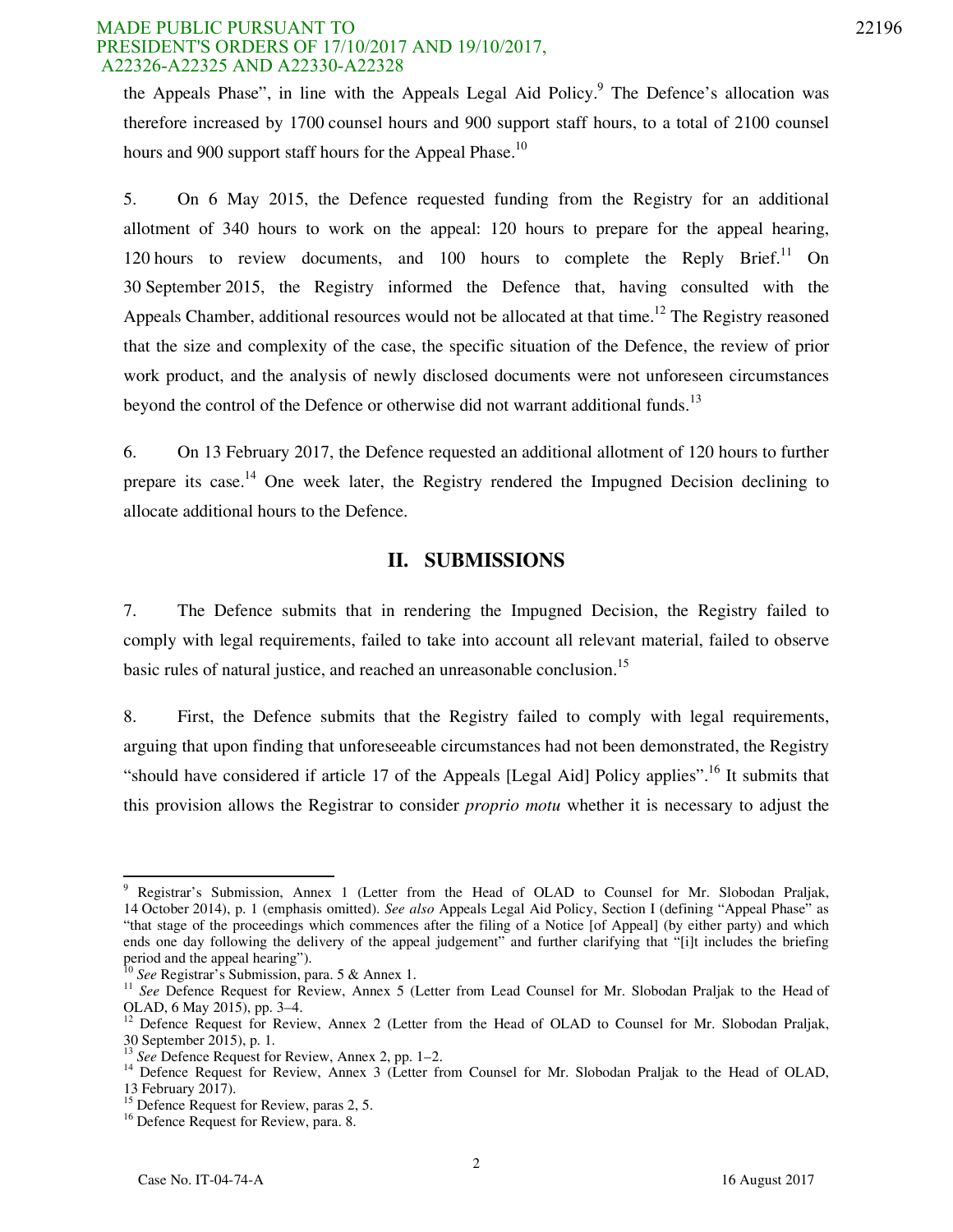#### MADE PUBLIC PURSUANT TO 22195 PRESIDENT'S ORDERS OF 17/10/2017 AND 19/10/2017, A22326-A22325 AND A22330-A22328

allocation of hours to Counsel, and is applicable to all cases.<sup>17</sup> According to the Defence, the Registry therefore erred in not considering its discretionary ability to allocate additional hours in the present case.<sup>18</sup>

9. Second, the Defence contends that the Registry failed to take into account relevant material. In particular, the Defence claims that the Registry disregarded the complexity and volume of Praljak's case, as well as that the change in Counsel after trial provoked additional work since the case was new to the Co-Counsel appointed for the appeal.<sup>19</sup> The Defence further notes the Tribunal's withdrawal of Counsel "in the middle of the preparation of the appeal brief, in July 2013" and later reassignment, arguing that this "interruption of almost one year" was unforeseeable and entailed additional work as Counsel needed to refresh their memory of the case.<sup>20</sup>

10. Third, the Defence submits that the Registry failed to observe basic rules of natural justice.<sup>21</sup> In particular, the Defence refers to the equality of arms principle set out in Article 21(1) of the Statute of the Tribunal ("Statute"), and contends that by rejecting the Defence's request for additional funds without proper consideration, the Registry put Praljak "in an unfavorable situation as the opponent party does not miss means to present its case".<sup>22</sup> The Defence further submits that it did not exhaust resources through waste, adding that all of its invoices were approved by the Registry, thus indicating that the work done was reasonable and necessary.<sup>23</sup> According to the Defence, the allocated hours are "simply not sufficient" for an effective defence in a case of such volume and complexity, and this impacts Praljak's fundamental right to a fair trial such that "the interest of justice and principles of fairness and of good sense require that additional funds be allocated".<sup>24</sup> The Defence concludes by requesting 120 hours to prepare for the appeal hearing, which in its view is "more than reasonable".<sup>25</sup>

11. Finally, the Defence asserts that the Registry reached a conclusion which no sensible person who has properly applied his mind to the issue could have reached. $^{26}$ 

12. The Registrar submits that the Defence has failed to demonstrate any error in the decision-making process of the Registry, and that the Defence Request for Review should therefore be denied. $27$ 

<sup>-</sup><sup>17</sup> *Id*.

 $^{18}$  *Id*.

 $19^{19}$  Defence Request for Review, paras 9–11.

<sup>&</sup>lt;sup>20</sup> Defence Request for Review, para. 10.

<sup>&</sup>lt;sup>21</sup> Defence Request for Review, para. 16.

 $^{22}$  Defence Request for Review, para. 12.

<sup>&</sup>lt;sup>23</sup> Defence Request for Review, para. 13.

<sup>&</sup>lt;sup>24</sup> Defence Request for Review, para. 14.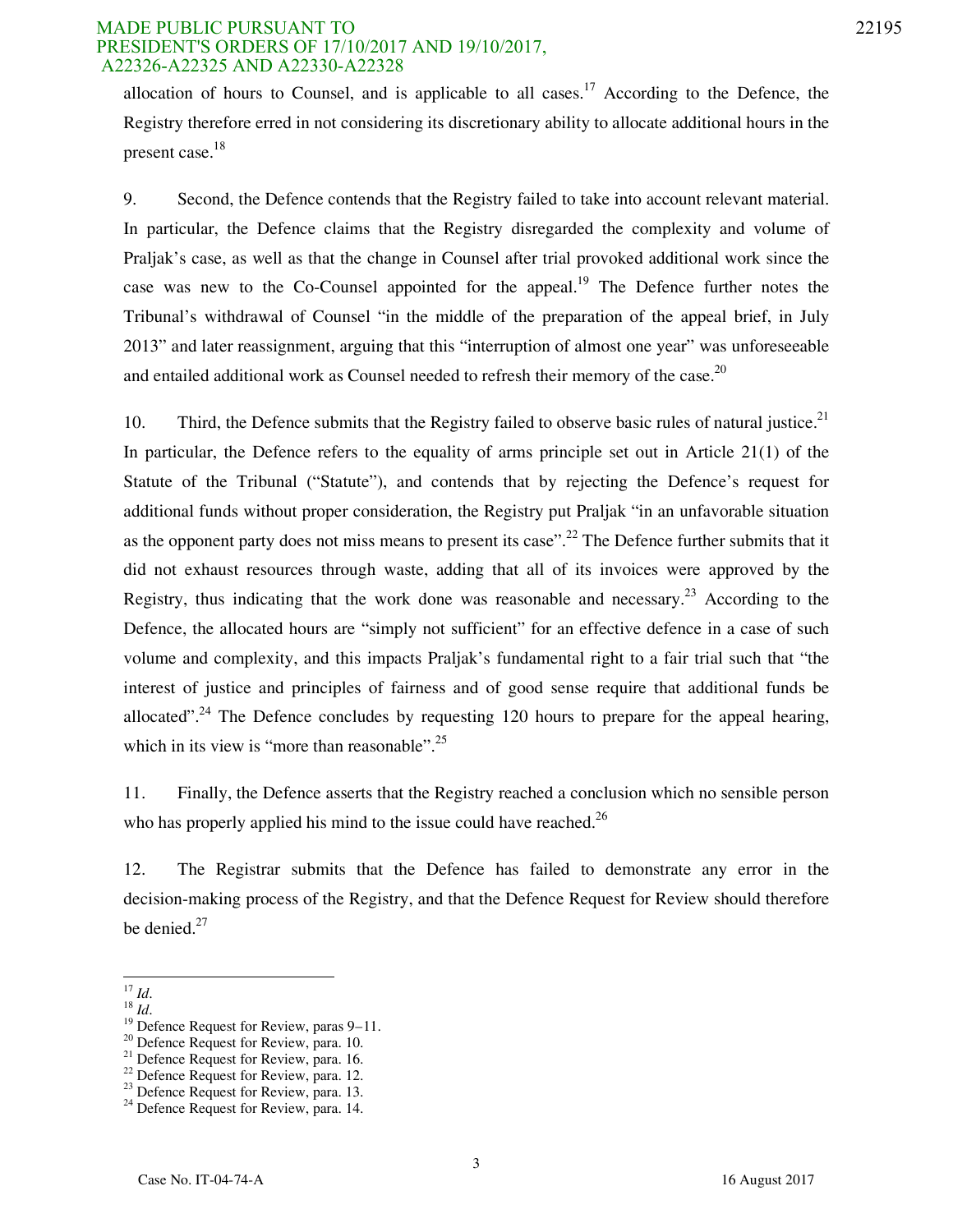#### MADE PUBLIC PURSUANT TO 22194 PRESIDENT'S ORDERS OF 17/10/2017 AND 19/10/2017, A22326-A22325 AND A22330-A22328

13. The Registrar maintains that the Impugned Decision complied with the legal requirements of the Appeals Legal Aid Policy "by applying paragraphs 14 to 16 thereof", concerning whether the Defence had shown unforeseen circumstances beyond its control which substantially impacted the preparation reasonably required.<sup>28</sup> With regard to paragraph 17 of the Appeals Legal Aid Policy, the Registrar asserts that it "is irrelevant to a request for additional funds by Counsel" and "does not create any rights for counsel".<sup>29</sup> The Registrar contends that the *proprio motu* power conferred by paragraph 17 of the Appeals Legal Aid Policy is "exceptional and discretionary", and that having denied the Defence's request pursuant to paragraphs 14 through 16, paragraph 17 became "moot".<sup>30</sup>

14. With regard to the consideration of relevant materials, the Registrar states that the Registry took into account the Defence arguments for further hours, as well as the Registry's decision of 30 September 2015 denying the Defence's previous request for additional hours and the Appeals Chamber's input provided at that time.<sup>31</sup> Having taken these into account, the Registry was not satisfied that work stemming from the complexity and size of the case was unforeseeable, $32$  that preparation for an appeal hearing and re-familiarization with work were atypical and unforeseeable, $33$  or that the break in Counsel's assignment led to a substantial and unexpected increase in work.<sup>34</sup> The Registrar also notes that while the Registry reviews Counsel's time sheets, it "does not determine [...] the most appropriate use of the resources available", stressing that in any event "the mere exhaustion of resources, even if they were carefully managed by counsel, is not sufficient to justify the allocation of additional hours".  $35$ 

15. Finally, the Registrar submits that the Registry observed basic rules of natural justice and acted with procedural fairness toward the Defence, and reached a conclusion which was both reasonable and required under the Appeals Legal Aid Policy.<sup>36</sup> The Registrar refers to the Complexity Level 3 determination as an "exceptional ranking [awarded] to only 11 per cent of all appeal cases before the Tribunal".<sup>37</sup> In view of this and the Defence's underlying request, the Registrar maintains that the Impugned Decision reasonably concluded that the Defence did not

<sup>25</sup> Defence Request for Review, para. 15*.*

<sup>&</sup>lt;sup>26</sup> Defence Request for Review, paras 2, 5, 16.

<sup>&</sup>lt;sup>27</sup> Registrar's Submission, paras  $2, 20, 31$ .

<sup>28</sup> Registrar's Submission, para. 21.

<sup>29</sup> Registrar's Submission, p. 6 & para. 22.

<sup>30</sup> Registrar's Submission, para. 22.

<sup>&</sup>lt;sup>31</sup> Registrar's Submission, para. 21.

<sup>&</sup>lt;sup>32</sup> Registrar's Submission, para. 23.

 $33$  Registrar's Submission, p. 7 & paras 24–26.

<sup>&</sup>lt;sup>34</sup> Registrar's Submission, para. 27.

<sup>35</sup> Registrar's Submission, para. 25, *citing* Appeals Legal Aid Policy, para. 16.

<sup>36</sup> Registrar's Submission, paras 28–30.

<sup>&</sup>lt;sup>37</sup> Registrar's Submission, para. 29.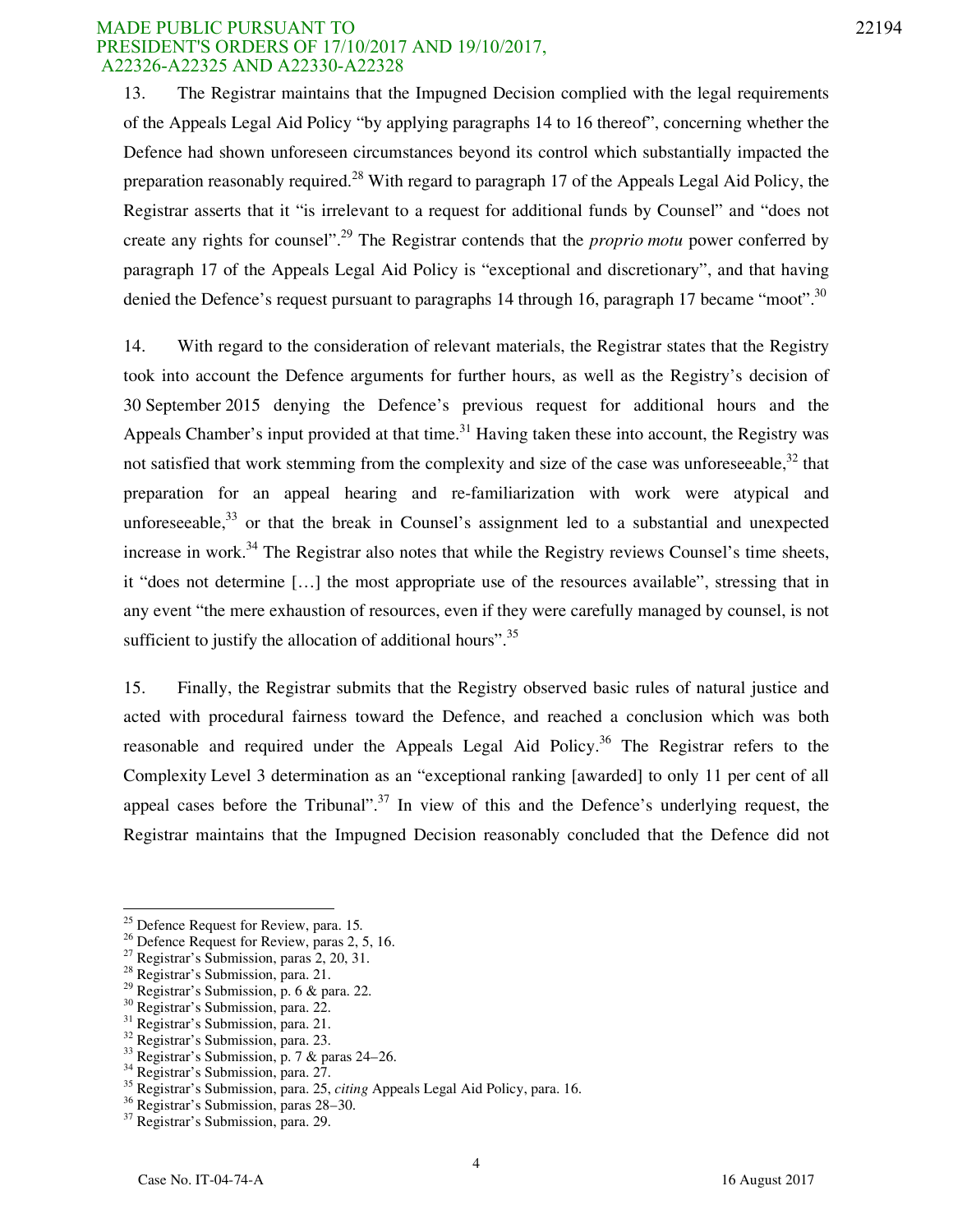#### MADE PUBLIC PURSUANT TO 22193 PRESIDENT'S ORDERS OF 17/10/2017 AND 19/10/2017, A22326-A22325 AND A22330-A22328

"substantiate that the case warrants a departure from the highest available complexity determination and the maximum funding under the Appeals Policy". $38$ 

# **III. STANDARD OF REVIEW**

16. The following standard has been set for the review of administrative decisions made by the Registrar:

A judicial review of […] an administrative decision is not a rehearing. Nor is it an appeal, or in any way similar to the review which a Chamber may undertake of its own judgment in accordance with Rule 119 of the Rules of Procedure and Evidence. A judicial review of an administrative decision made by the Registrar […] is concerned initially with the propriety of the procedure by which [the] Registrar reached the particular decision and the manner in which he reached it.<sup>39</sup>

17. Accordingly, an administrative decision may be quashed if the Registrar:

- (a) failed to comply with  $[...]$  legal requirements  $[...]$ , or
- (b) failed to observe any basic rules of natural justice or to act with procedural fairness towards the person affected by the decision, or
- (c) took into account irrelevant material or failed to take into account relevant material, or
- (d) reached a conclusion which no sensible person who has properly applied his mind to the issue could have reached (the "unreasonableness" test).<sup>40</sup>

18. Unless unreasonableness has been established, "there can be no interference with the margin of appreciation of the facts or merits of that case to which the maker of such an administrative decision is entitled". $41$ 

19. The party challenging the administrative decision bears the burden of demonstrating that "(1) an error of the nature enumerated above has occurred, and  $(2)$  [...] such an error has significantly affected the administrative decision to his detriment".<sup>42</sup> Only when both matters are shown may the administrative decision be quashed. If the accused fails to demonstrate either of these matters, the Registrar's decision will be confirmed. $43$ 

<sup>-</sup><sup>38</sup> *Id.*

<sup>&</sup>lt;sup>39</sup> *Prosecutor v. Miroslav Kvočka et al.*, Case No. IT-98-30/1-A, Decision on Review of Registrar's Decision to Withdraw Legal Aid from Zoran Žigić, 7 February 2003 ("*Kvočka et al.* Decision"), para. 13. *See also Prlić et al.*, Public Redacted Version of the 25 July 2013 Decision on Slobodan Praljak's Motion for Review of the Registrar's Decision on Means, 28 August 2013 ("Decision of 25 July 2013"), para. 6; *Prosecutor v. Radovan Karadžić*, Case No. IT-95-5/18-T, Decision on Request for Review of Decision on Defence Team Funding, 31 January 2012 ("*Karadžić* Decision of 31 January 2012"), para. 6.

<sup>40</sup> Decision of 25 July 2013, para. 6; *Karadžić* Decision of 31 January 2012, para. 6; *Kvočka et al.* Decision, para. 13

<sup>41</sup> Decision of 25 July 2013, para. 7; *Karadžić* Decision of 31 January 2012, para. 7; *Kvočka et al.* Decision, para. 13.

<sup>42</sup> Decision of 25 July 2013, para. 7; *Karadžić* Decision of 31 January 2012, para. 7. *See Kvočka et al.* Decision, para. 14.

<sup>43</sup> *Prosecutor v. Radovan Karadžić*, Case No. IT-95-5/18-AR73.13, Public Redacted Version of the 25 July 2014 Decision on Appeal from Decision on Indigence, 2 December 2014, para. 5; *Kvočka et al.* Decision, para. 14.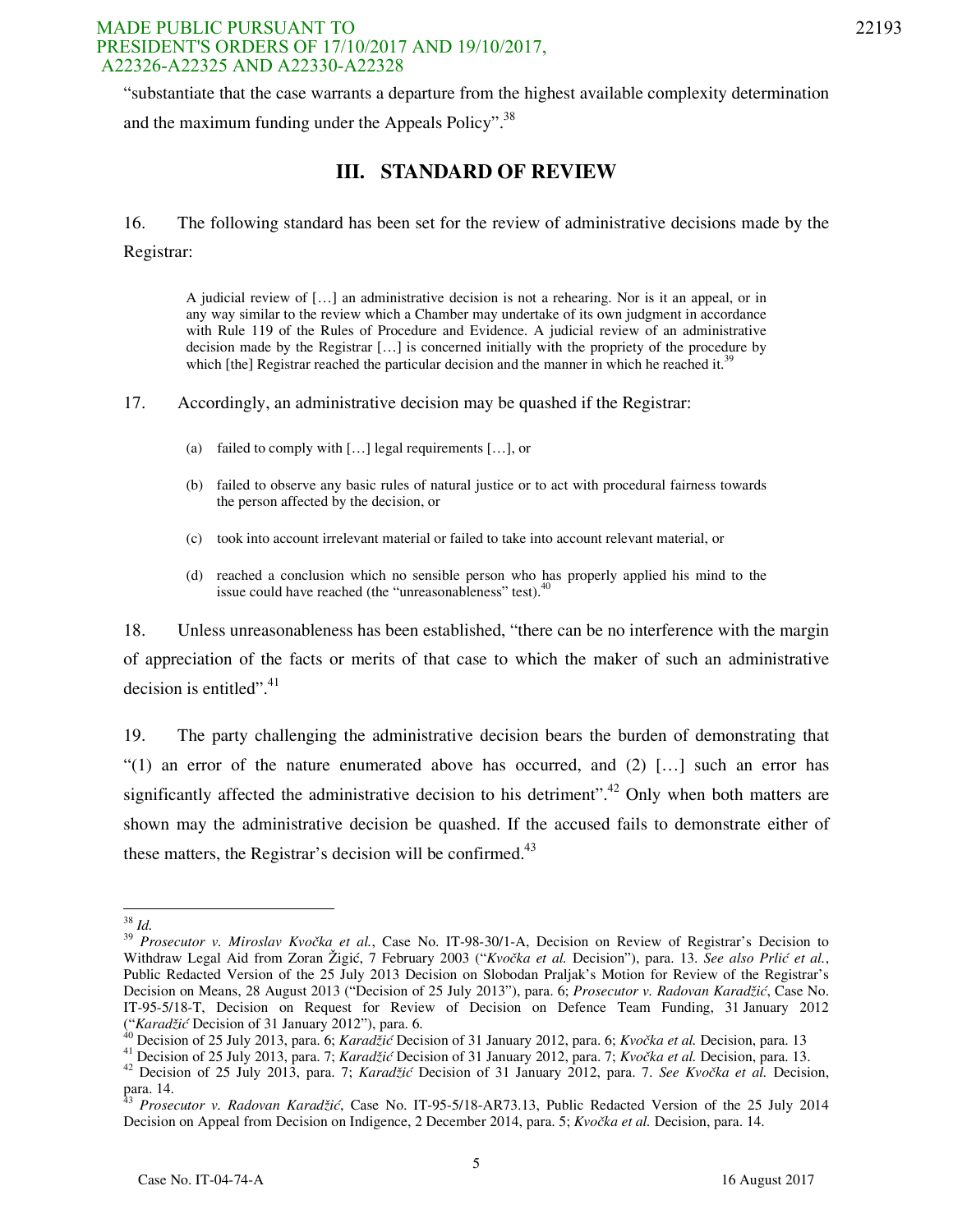20. Article 21(1) of the Statute pertains to the rights of an accused person, and provides that "[a]ll persons shall be equal before the International Tribunal".

21. The Appeals Legal Aid Policy, a Registry document which "sets forth the provisions governing remuneration of Defence Counsel assigned by the Registry during the appeal stage of proceedings",<sup>44</sup> applies to counsel who were "assigned pursuant to Rules 44, 45 or 45*ter* of the Rules"<sup>45</sup>. The policy contains the following provisions:

#### **IV. Adjustment of allotment**

#### **A. Request for Additional Hours**

- 14) If, during the Appeal Phase, Lead Counsel demonstrates the occurrence of unforeseeable circumstances beyond the control of the Defence which substantially impact the preparation reasonably required, the Registrar may allocate additional hours, while maintaining the complexity ranking of the case.
- 15) In deciding upon a request for additional hours, the Registrar may consult with the Appeals Chamber and also give consideration to the efficient use of resources by the Defence throughout the duration of the Appeal Phase.
- 16) Any additional allocation of hours must be requested and approved prior to work being performed. If authorisation was not obtained before the work was performed, the Registrar may refuse to approve payment in whole or in part. The exhaustion of resources, without more, shall not constitute a basis for a request for additional hours.

#### **B. Proprio Motu Adjustment**

17) In certain circumstances, after consulting with the Appeals Chamber, the Registrar may consider *proprio motu* whether it is necessary to adjust the allocation of hours to Counsel. In such circumstances, the Registrar shall consult with Counsel for their views prior to finalising this decision.

# **V. DISCUSSION**

22. The Defence alleges that in rendering the Impugned Decision, the Registry failed to comply with legal requirements, failed to take into account relevant material, failed to observe basic rules of natural justice, and reached an unreasonable conclusion. For the reasons that follow, I find that the Defence has not met its burden with regard to these allegations.

23. Turning first to the legal requirements, the Defence does not appear to challenge the Registry's reliance on paragraphs 14 to 16 of the Appeals Legal Aid Policy, but instead submits that

<sup>&</sup>lt;sup>44</sup> Appeals Legal Aid Policy, p. 1.

<sup>&</sup>lt;sup>45</sup> Appeals Legal Aid Policy, Section I (defining "Counsel").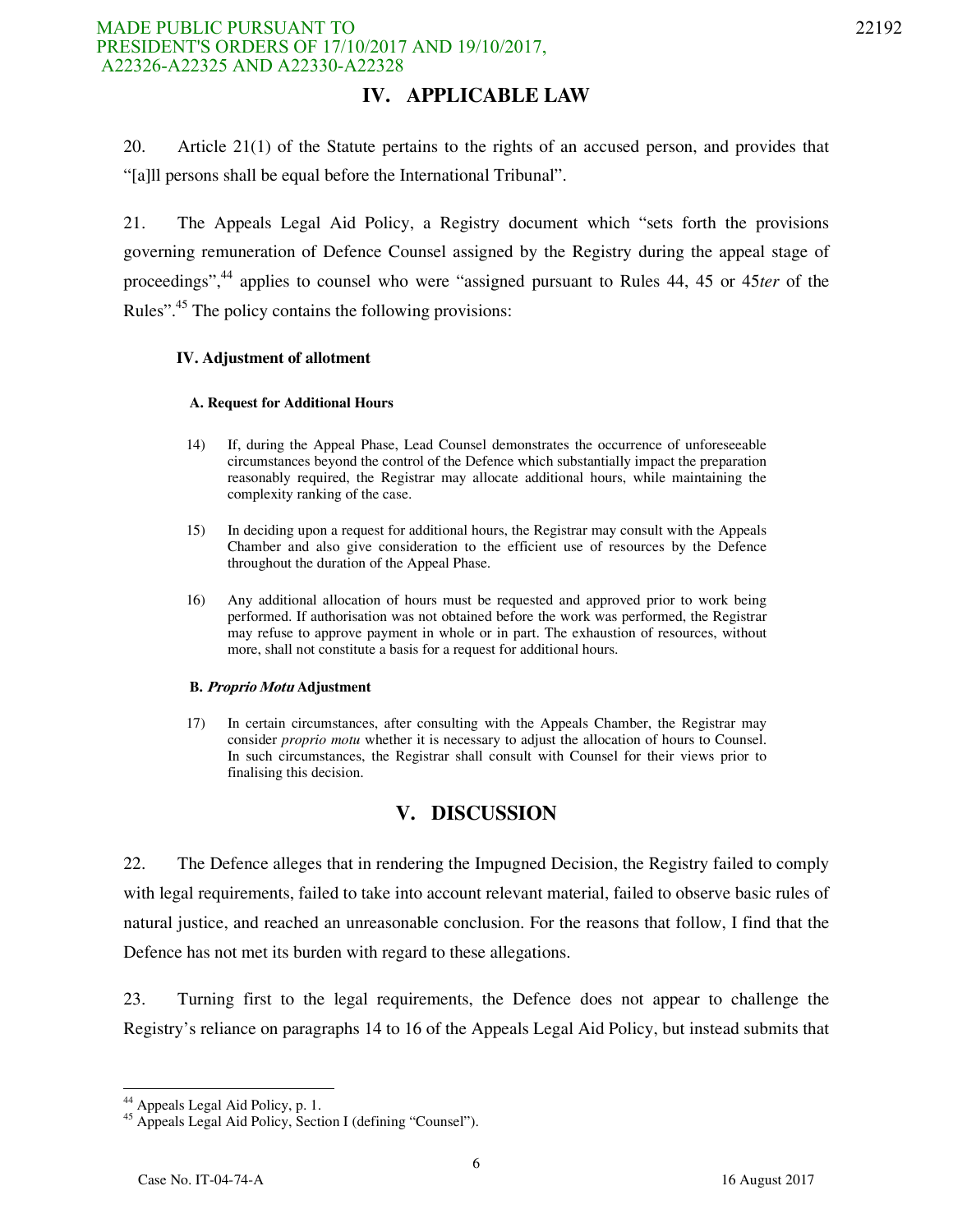#### MADE PUBLIC PURSUANT TO 22191 PRESIDENT'S ORDERS OF 17/10/2017 AND 19/10/2017, A22326-A22325 AND A22330-A22328

the Impugned Decision failed to comply with legal requirements by disregarding paragraph  $17<sup>46</sup>$ The Registrar submits that paragraph 17 of the Appeals Legal Aid Policy is "irrelevant" to requests for additional hours by counsel and that, having denied the Defence request in line with paragraphs 14 through 16, "paragraph 17 becomes moot".<sup>47</sup> I observe that paragraph 17 of the Appeals Legal Aid Policy pertains to the Registrar's ability to consider *proprio motu* an adjustment of hours allotted to Defence Counsel, and I find myself unconvinced by the Registrar's submission that his *proprio motu* power is nullified in instances where the Defence has not substantiated a request for additional hours. In my view, this argument contradicts the very nature of a *proprio motu* power.

24. Regardless of whether this *proprio motu* power needed to be borne in mind when assessing the Defence request for additional hours, the Defence has not met its burden of showing that any error in this respect significantly affected the Impugned Decision to the detriment of the Defence. The Defence offers no arguments concerning the possible impact of any such error, instead focusing solely on whether the Registry should have considered paragraph 17 of the Appeals Legal Aid Policy.<sup>48</sup> Moreover, the Registrar's submission makes clear that, even if he had contemplated a *proprio motu* adjustment, he would not have exercised that power to allot additional hours to the Defence.<sup>49</sup> Because the Defence has not demonstrated that any non-compliance with the legal requirements significantly affected the Impugned Decision to the detriment of the Defence, the Impugned Decision cannot be quashed on the basis of this challenge.

25. The Defence further contends that the Registry failed to consider relevant material by disregarding the complexity and volume of the case as well as the particular situation of Counsel during the Appeal Phase. The Impugned Decision, however, expressly takes these factors into account.<sup>50</sup> In particular, the Impugned Decision notes that Counsel had raised the complexity and volume concerns, among other factors, in their request for additional hours in 2015, that those factors were not found deserving of additional hours at the time, that Counsel "have not brought forward any new arguments in the current request", and that therefore the earlier reasoning remained unaffected.<sup>51</sup> The Registry further clarified that preparation for an appeal hearing does not constitute an unforeseeable circumstance beyond the control of the Defence, and that a change in Counsel would not merit the granting of additional funds.<sup>52</sup> The Defence has not identified any

<sup>46</sup> *See* Defence Request for Review, paras 6–8. *See also* Impugned Decision, para. 3 & fn. 1 (referring to paragraphs 14 through 16 of the Appeals Legal Aid Policy).

 $47$  Registrar's Submission, p.  $\overline{6}$  & para. 22.

<sup>48</sup> *See*, *e.g.*, Defence Request for Review, paras 6–8.

<sup>49</sup> *See*, *e.g.*, Registrar's Submission, para. 2.

 $50 \text{ Impugned Decision, paras } 4-6, 8.$ 

<sup>&</sup>lt;sup>51</sup> Impugned Decision, para. 5.

 $52$  Impugned Decision paras 7–8. I further note that although the Defence Request for Review alleges that the Registry failed to take into account specific details concerning the assignments of Counsel and composition of the Defence team,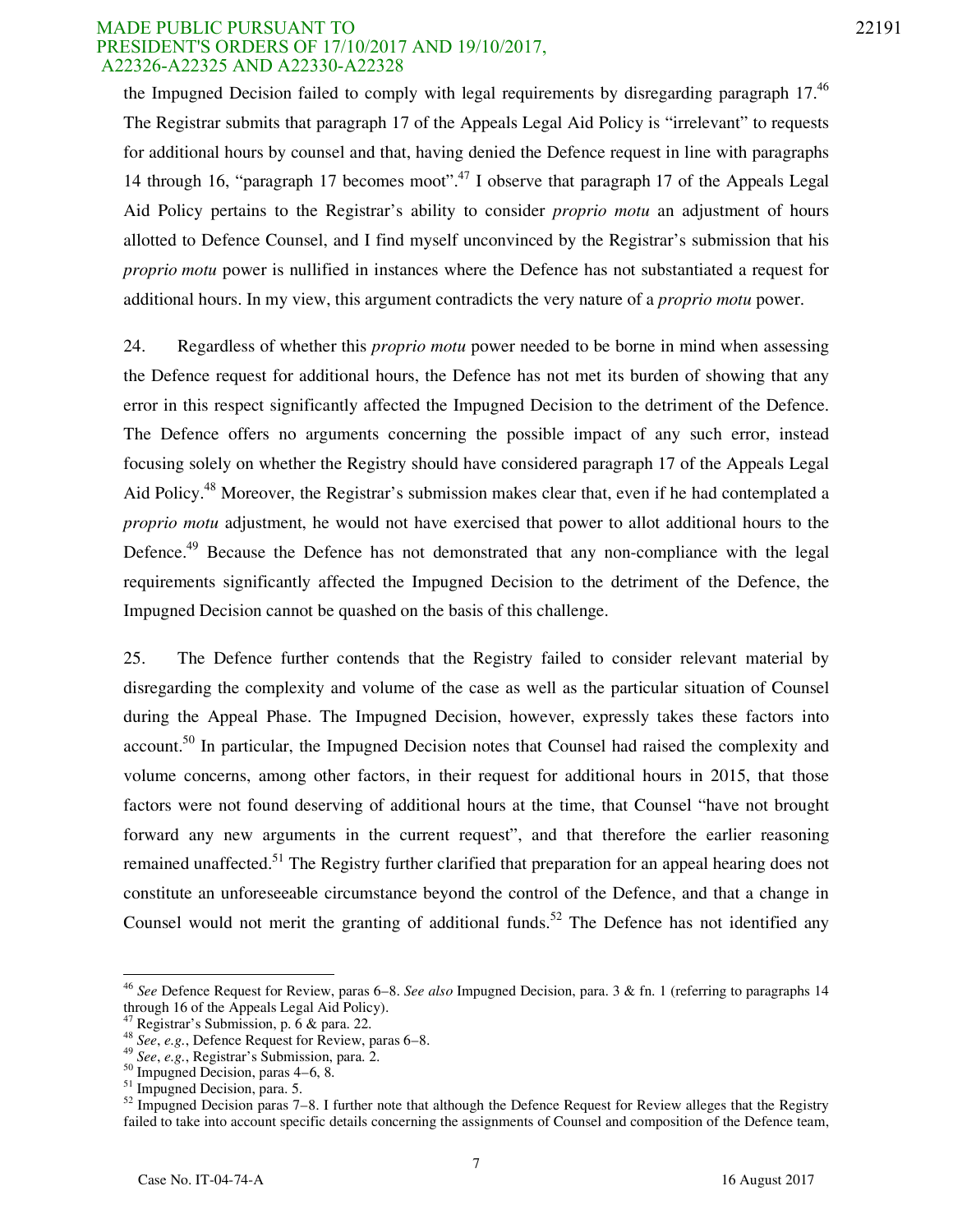#### MADE PUBLIC PURSUANT TO 22190 PRESIDENT'S ORDERS OF 17/10/2017 AND 19/10/2017, A22326-A22325 AND A22330-A22328

error in this respect and, therefore, has not substantiated its claim that the Registry disregarded relevant material.

26. Turning to whether the Registry observed basic rules of natural justice, I note that the Defence relies on Article 21(1) of the Statute and submits that the Registry placed "Praljak in an unfavorable situation as the opponent party does not miss means to present its case".<sup>53</sup> In this regard, I recall that Article 21(1) of the Statute provides for equality of arms between parties, and that "[i]t is well established in the jurisprudence of this Tribunal that equality of arms does not mean equality of resources, but rather that each party must have a reasonable opportunity to defend its interests under conditions which do not place him at a substantial disadvantage *vis-à-vis* his opponent".<sup>54</sup> Aside from asserting that the opposing party – i.e. the Office of the Prosecutor – does not lack resources, the Defence fails to substantiate that it was placed at a disadvantage despite receiving the maximum funding under the Appeals Legal Aid Policy. Likewise, the Defence does not in any way support its statement that it needs additional funding to effectively represent its client. These bare assertions by the Defence are insufficient to establish that the Registry failed to observe basic rules of natural justice. Moreover, I note that the Impugned Decision reasoned that the exhaustion of resources is not, in itself, sufficient to warrant granting additional funds, and subsequently considered each of the Defence's arguments in favour of additional funds before rejecting them in turn.<sup>55</sup>

27. Finally, the Defence asserts that the Registry reached an unreasonable conclusion, without supporting its claim except perhaps by reference to its other submissions.<sup>56</sup> As I have found those submissions to be lacking in merit and since the Defence has not otherwise specified how or why the Impugned Decision is unreasonable, I likewise dismiss the Defence's assertion that the Impugned Decision reflects a conclusion which no sensible person who has properly applied his mind to the issue could have reached.

the Defence did not identify these details in its request to the Registry of 13 February 2017. *See* Defence Request for Review, para. 10 & Annex 3.

<sup>&</sup>lt;sup>53</sup> Defence Request for Review, para. 12.

<sup>54</sup> *Prosecutor v. Jadranko Prlić et al.*, Case No. IT-04-74-AR73.9, Decision on Slobodan Praljak's Appeal Against the Trial Chamber's Decision of 16 May 2008 on Translation of Documents, 4 September 2008, para. 29. *See also Ferdinand Nahimana et al. v. The Prosecutor*, Case No. ICTR-99-52-A, Judgement, 28 November 2007, para. 220 (stating that "the principle of equality of arms [...] does not amount to material equality between the parties in terms of financial and/or human resources").

<sup>55</sup> Impugned Decision, paras 3–8. *See also* Appeals Legal Aid Policy, para. 16.

<sup>56</sup> *See* Defence Request for Review, paras 2, 5, 16.